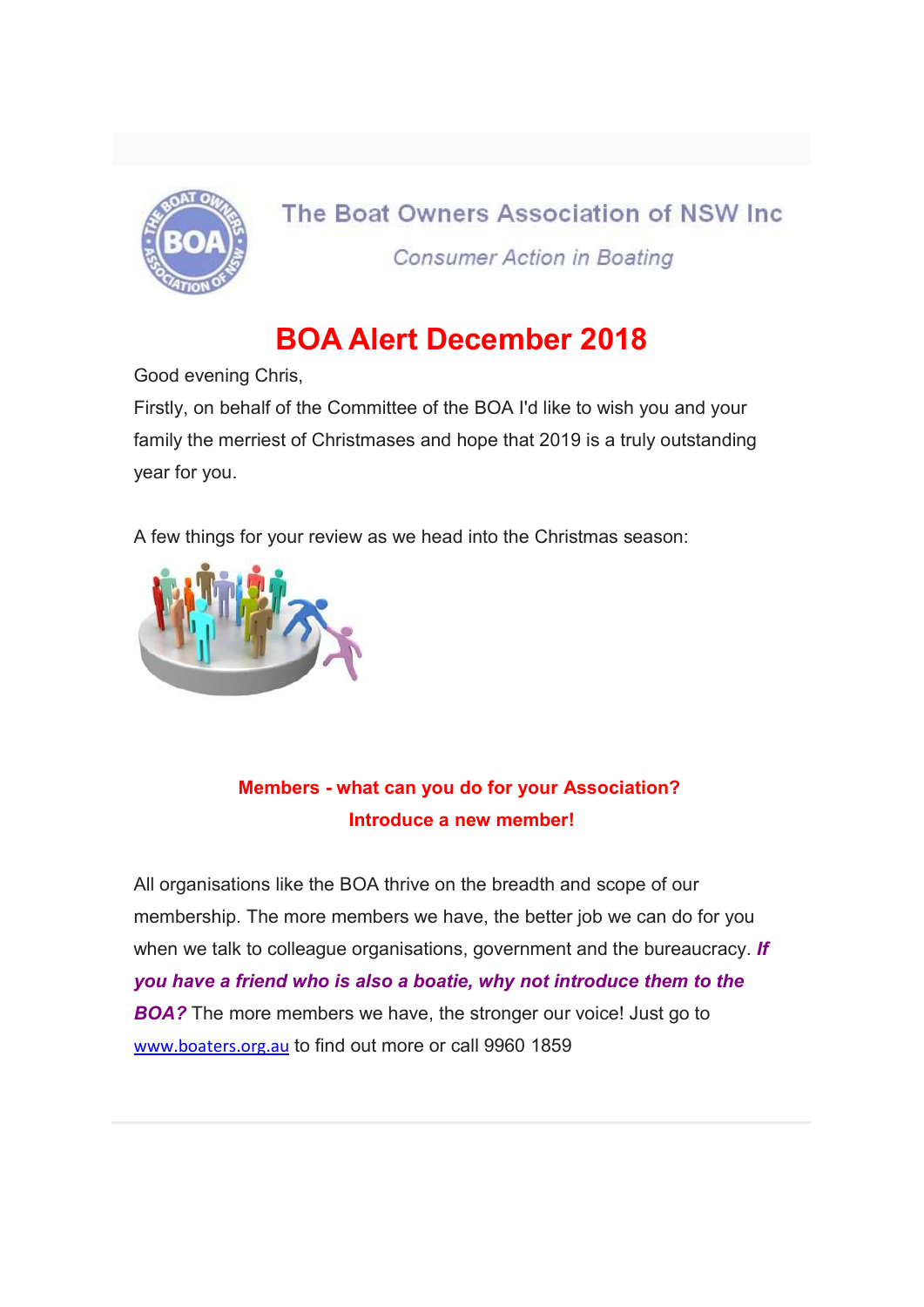

Congratulations to BOA member Lisa Blair first female to circumnavigate Australia solo! BOA member Lisa Blair has become the first woman to circumnavigate Australia non-stop and

solo. Lisa left Sydney on October 20 and over teh next 58 days sailed more than 14,000kms into the record books.

Warmest congratulations Lisa! And to read more about Lisa click here

## Four Drownings

Over the past three months four people have lost their lives in NSW, due to drowning. In each case the person was wearing a lifejacket that didn't work properly.

Please ensure you, or your friends, won't be added to the statistics - check your lifejackets and if you have any doubt about their serviceability, please change them!

## Orange Diamonds removed from Emerald class vessels

RMS has advised that all orange diamonds have now been removed from the HCF Emerald Class vessels. The BOA was a keen advocate for this change along with a number of colleague organisations. It has been a long journey, but we got there in the end. Congratulations to RMS for listening to the feedback from many sources and acting sensibly.

## Tunks Park Boat Ramp Update

North Sydney Council has released a draft report on the future management of the Tunks Park boat ramp and environs. BOA Facilities Advisor, Stephen Coates, has put an enormous amount of effort into this particular issue, as Tunks Park is one of the busiest ramps in the Sydney area. To read Steve's synopsis of the Council report click here. The full report is available here